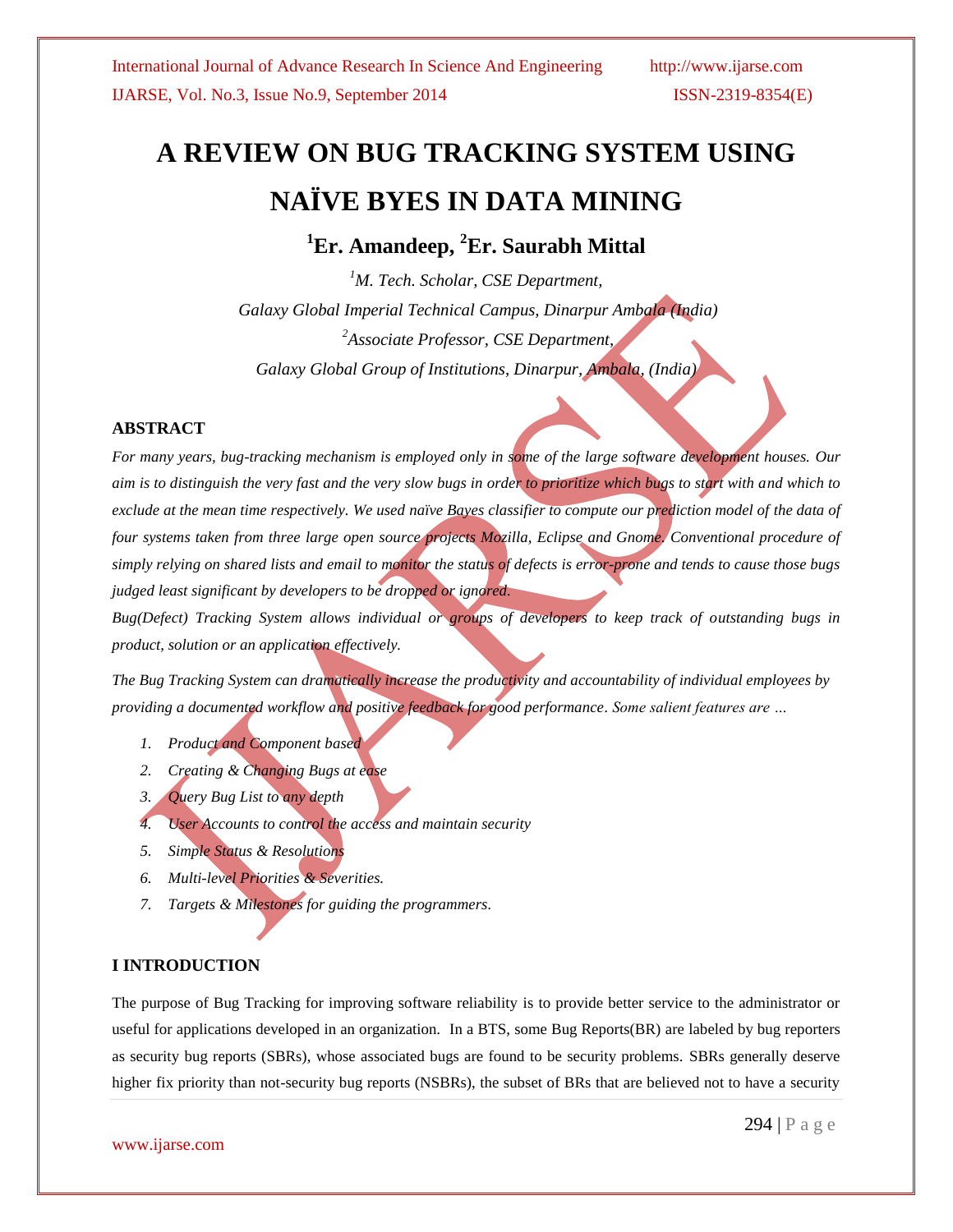impact. Correctly labeling SBRs among BRs submitted to a BTS is important in security practice since delay of identifying and fixing the security bugs involved in the SBRs causes serious damage to software-system stakeholders. The likelihood of unlabeled SBRs in a BTS could be high for at least three reasons.



First, if bug reporters perceive a subtle security bug that they are reporting in a BR as an innocuous not-security bug, then they may label the BR as an SBR. Second, some security bugs described in BRs are associated with recommended mitigations that may be unknown to bug reporters. Third, a bug related to general reliability problems can also be related to security problems and a bug reporter without sufficient security knowledge may report this bug as a NSBR. Bug reporters may often mislabel SBRs as NSBRs due to lack of security domain knowledge as discussed earlier. Then it is desirable for security engineers to inspect NSBRs submitted to a BTS to identify SBRs that are manually-mislabeled as NSBRs in the BTS. However, manually inspecting NSBRs in a BTS to identify SBRs is time consuming and infeasible or not even conducted in practice.

Therefore, there remains a strong need of effective tool support for reducing human efforts in this process of identifying SBRs in a BTS, enabling this important security practice of SBR identification in either industrial or open source settings

## **1.1.Scope**

The Bug Tracking System is a window based application that can be accessed throughout the organization. This system can be used for logging bugs against an application/module, assigning bugs to team members and tracking the bugs to resolution. There are features like email notifications, user maintenance, user access control, report generators etc in this system.Bug - A bug is an error, flaw, mistake, failure, or fault in a computer program that prevents it from behaving as intended.

### **1.2.Overview**

Bug tracking is the process of reporting and tracking the progress of bugs from discovery through to resolution. Other terminology frequently used to describe this process is problem tracking, change management, fault management or trouble tickets.Bug tracking systems are commonly used in the coding and testing phases of the software development.

## **1.3 Authenticate User**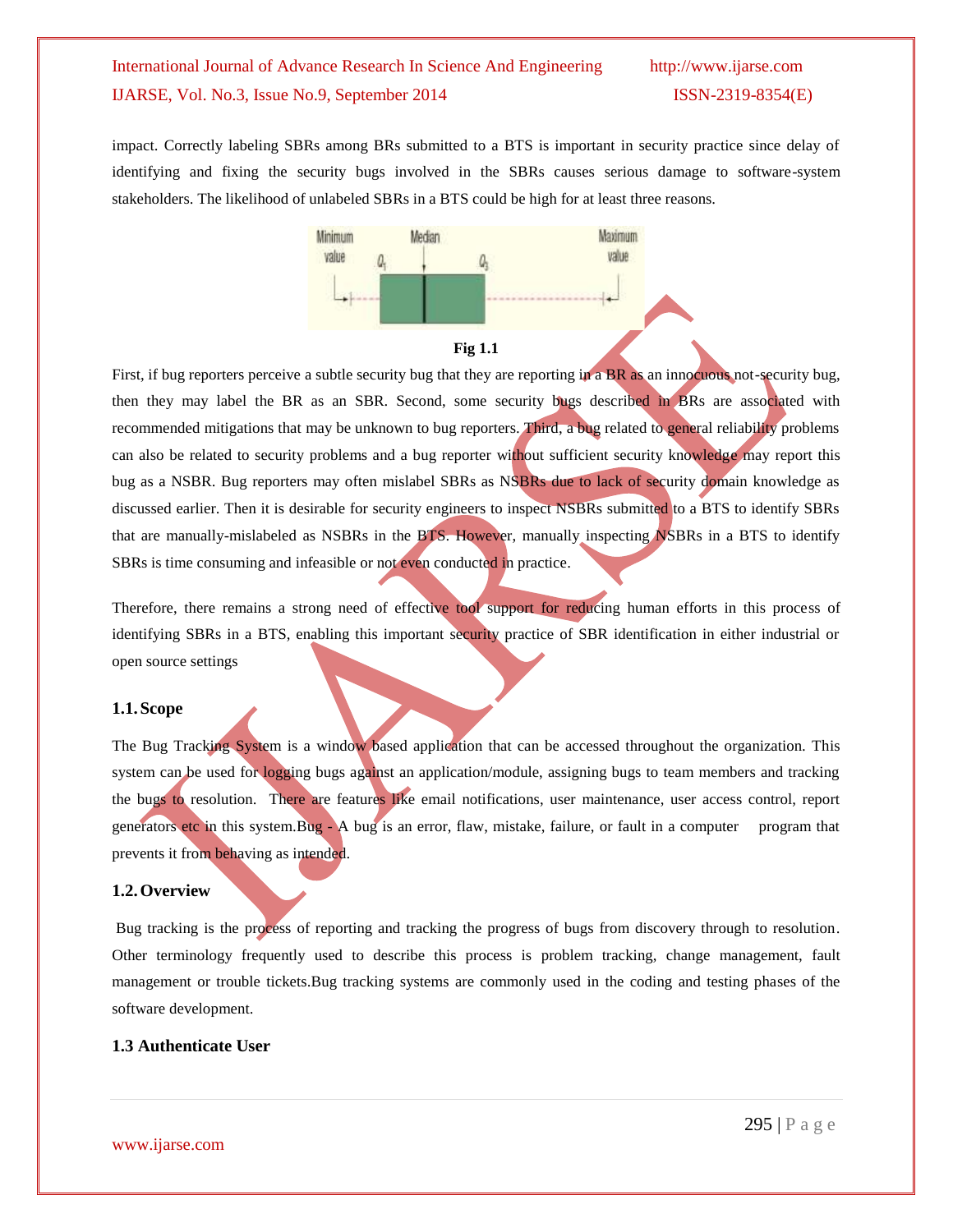The BTS first activates the login form. Here the credentials are authenticated with the existing ones in database. After successful authentication the system activates menus. The activity log also prepared for failures and security.

## **1.4.Products**

## **1.4.1. List of Products**

The user is provided with the list of existing products. Here the user can view the details of products, modify the existing products and add new products.

## **1.4.2. Product Versions and Users**

It is not possible to complete the whole project in a single version. Features required for the product are categorized into several version with dead lines of completion. Here the user can add new versions to a product or can modify the existing details of version.

All employee names and qualifications are stored in the database. Each user is allotted to the product based on their rating, Qualification and designation. For each user Effective date is stored which specifies the total period a user is valid for that product.

## **1.5.Bug Details**

## **1.5.1 Bug Details**

As the number of bugs for a product can be very large this system is provided with efficient filtering of bugs based on the priority, database, operating system and status. After the user applies filter the list

## **1.5.2. Bug Assignee**

This displays the list of users for whom the bug is assigned for resolution since several user are assigned to find a solution for the bug. The user can modify the existing user details.

## **1.5.3 Bug Attachments**

While you add a bug you need to provide with the details of bug. So the file attachments can be a document, database file or an image file. Here the user can add a new attachment or can change the details of existing files.

## **1.6 Bug Tracking**

## **1.6.1 Track Hierarchy**

There might be bugs which can be related to the earlier bugs so our system is provided with a hierarchy. And user can add child nodes in this hierarchy based on the parent child relation ship between the bugs.

## **1.6.2 Track Resolution**

This displays a list of all solutions provided by the users allotted to a bug.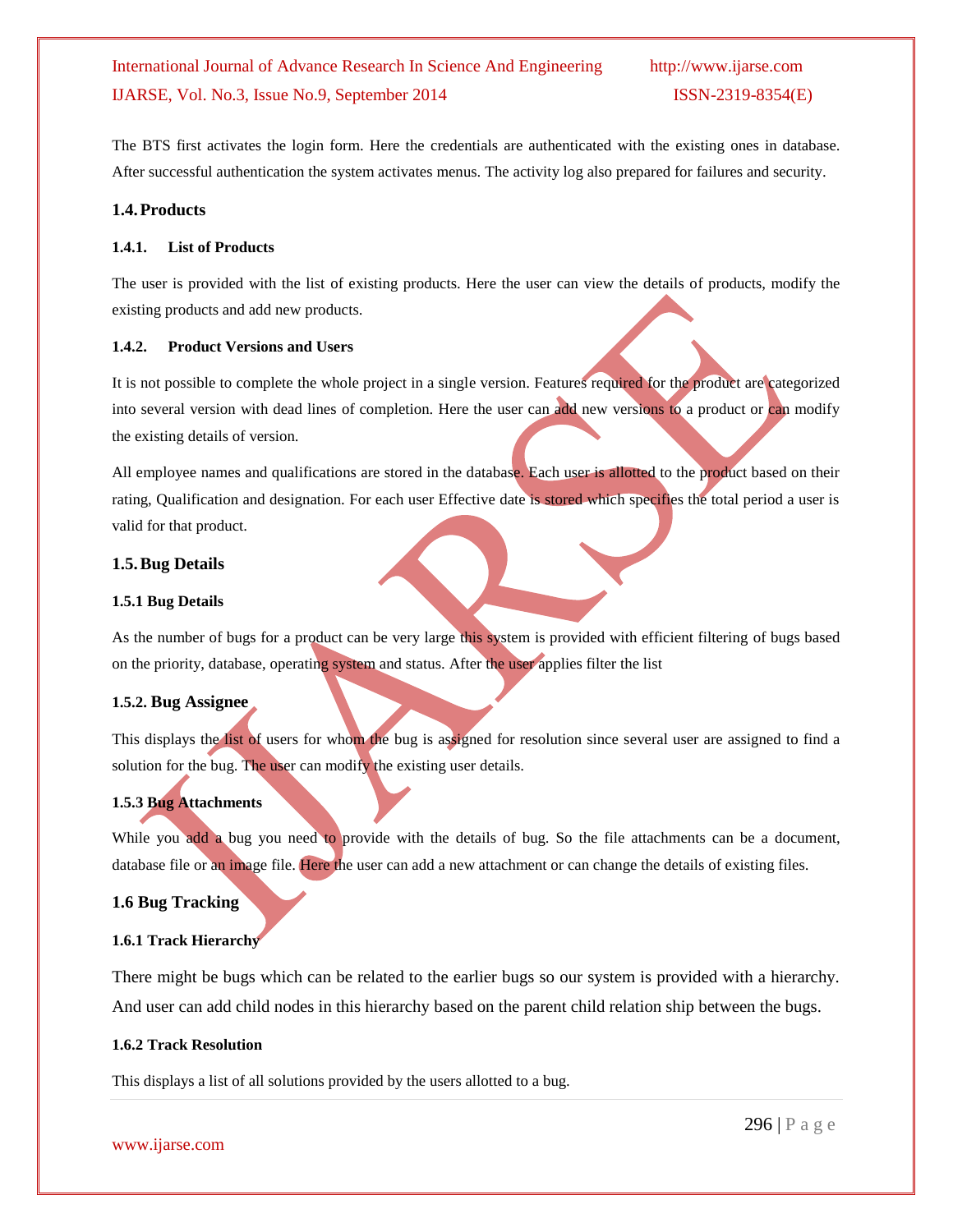## **1.7 Track Resources**

As the bugs need to be resolved resources are provided for the bugs based on the rating of the employee.

## **1.7.1 View**

## **1.7.2 Product Bug Hierarchy**

Here the bugs are displayed in the form of parent child nodes. As it is difficult for the user to look at the vast number of bugs in the database and one cannot easily access the relation between the bugs.

### **1.7.3 Product User Hierarchy**

This module is for displaying the users along with their name and designation allotted to the bug. This module simplifies the hierarchy among the employees as well.

## **1.8 Search**

Generally Number of bugs for a project increased tremendously so if we want to know about a particular bug it takes much amount of time. With the search screen provided one can filter the bug's base on priority, product, severity, database and type of operating system. He can also list the bugs between particular time based on the start date and end date.

## **1.9 Admin**

### **1.9.1 Users**

All the users of this system are displayed in this module. One can add new user or can update the details of an existing user. This module saves the details like address, phone and email.

## **1.9.2 Configuration**

All the Values like status, priority and others that we are using in this system are configurable.If the user wants to add a new value he need not come to the developer of the product.System is provided with the feature of adding values from the screen.

## **1.10 Log View**

In order for the efficient Tracking of the system logs are maintained. The Log View module can be searched based on the user and Records between a start date and end date.

### **1.10.1 Logout**

On Log out First the session variable is killed and then redirected to the login page.

### **1.10.2 Prepare Logs**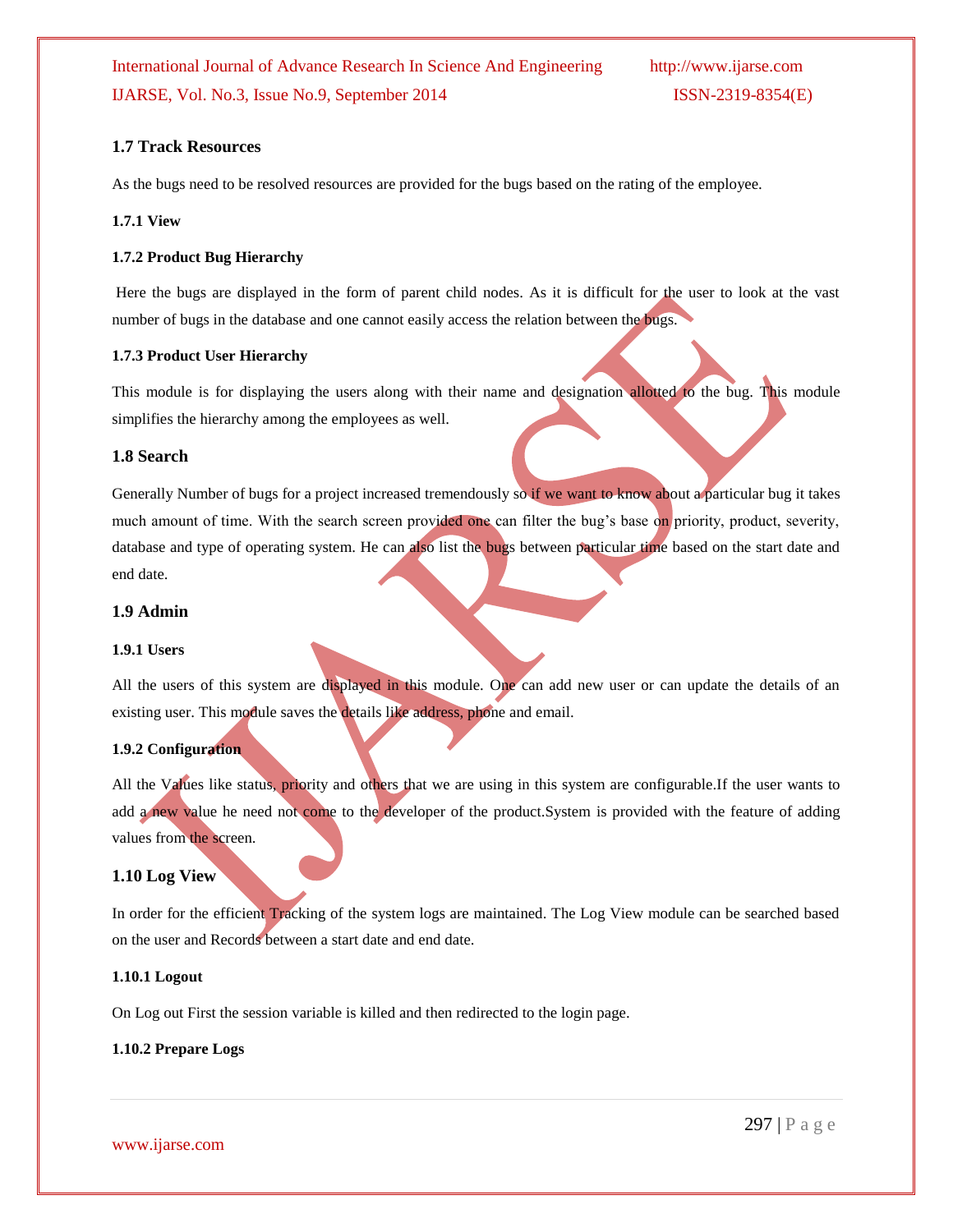At all the stages, whenever user performs an operation by clicking a button, automatically the Bug Tracking System logs the activity.

We use a four level taxonomy of artifacts derived from activity theory from the work of Engeström and Miettinen to recognize the various artifacts, including organizational processes, that sustain a workflow process. Some examples of organizational processes from our study include bug review meetings (coordinated by "Bug Meisters"), issue meetings (such as "Hit Squad" meetings), and informal discussions during lunch or in the hallway. These artifacts include basic tool artifacts, how-to artifacts, why artifacts and where-to artifacts.

Our study of Apple"s Bug Management process revealed that artifacts which facilitate work are often less obvious, including for example, voice mail, email, informal or non- mandated work practices, impromptu meetings. Software bug management is facilitated by more than just the "basic software tools".

## **1.11 Apple's Bug Tracking System**

The highly complex and collaborative nature of bug management made for an interesting field study to understand how and what artifacts really get used for software management. Artifacts such as the bug logging and tracking systems are what we view as the "basic software tools".

According to an Apple engineer we interviewed, bug fixing makes up 33% of the effort of a typical software development process at Apple-a huge share of the software development process. Bug management at Apple is viewed as a process of recording, tracking, resolving all bugs throughout the course of development.

## **1.12 Apple Artifact System**

Our study of Apple"s bug-management indicates that colorful and rich set of colloquialisms used throughout the bug-management process are phrases such as: Hit-squads, Bug-Meisters, Hot-potatoes, Bug-Review Boards, Betablockers, and Quality War room. These buzz words describe bug-management artifacts (or tools) that crucially support workflow.

## **1.13 Accurate Bug Tracking System**

We will move from the current prototype of the interactive system to a full-scale system that can deal with a variety of information to gather.

One of the most well-known bug tracking systems is Bugzilla. It is an open source project used to track bugs of other open source projects. Typically, the work process is open as well, so one can follow the discourse of the community in their e-mail, chat, or bug tracking conversations.

Bugzilla is a database for bugs. It lets people report bugs and assigns these bugs to the appropriate developers. Developers can use Bugzilla to keep a to-do list and prioritize, schedule and track dependencies.Enter the tasks you're planning to work on as enhancement requests and Bugzilla will help you track them and allow others to see what you plan to work on. If people can see your flight plan, they can avoid duplicating your work and can possibly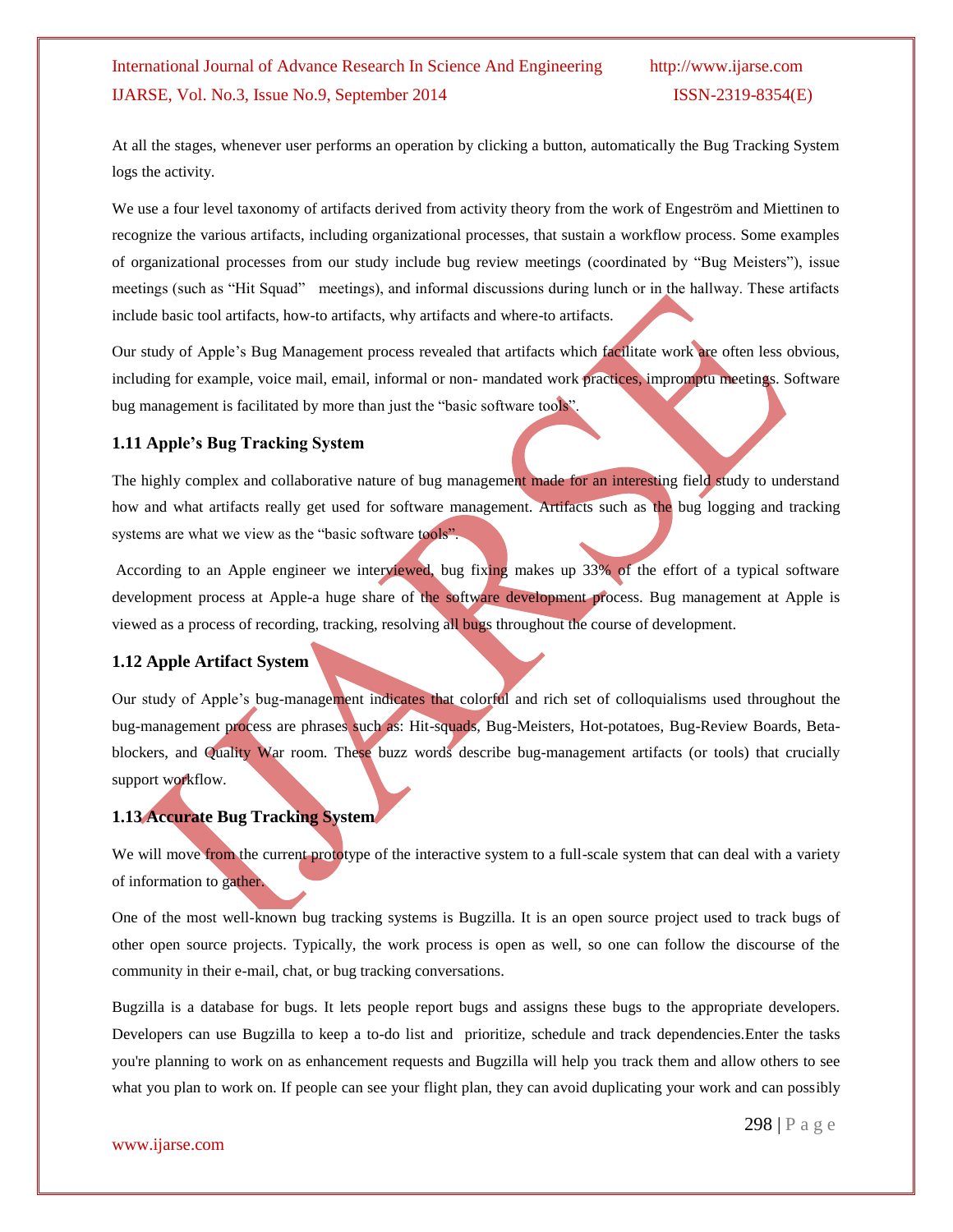help out or offer feedback.It provide summary of the bug tracking process as a collaborative learning process and identify the stakeholders, end-users, designers, implementers, and management. Additionally, sometimes a "bugczar" or "quality assurance" person facilitates the processing of a bug through its "life cycle." Finally, while anyone could theoretically fix a bug, there is often a small group of individuals responsible for portions of code.

Bug-tracking is a highly socialized process which requires constant communication between developers and bug reporters. However, the inherent social structure of bug tracking systems and its influence on everyday bug-tracking has earlier been poorly studied.Using publicly available information from bug-tracking system database, I model bug reporter reputation to check whether there is any evidence of relation between reporter reputation and attention from developers his bugs get.

## **1.14 Existing System**

The existing system consists of entering the details in the Microsoft Excel Sheets for the storing of the data. When a manager needs information of the employee he searches for the specified file in the file system. He opens the file and takes the information.

## **1.14.1 Limitations in Existing System**

- Information retrieval is a very big process.
- No security because the files are visible to the users.
- Report generation will be a big task.

## **II LITERATURE SURVEY**

This model is reminiscent of Ferree et al.'s "representative liberal" form wherein the media serves the purpose of ensuring the accountability of the representatives via transparency. Yet, different communities interpret the meaning of votes differently. Or, as [Brey \(1997\)](http://scholar.lib.vt.edu/ejournals/SPT/v11n1/reagle.html#brey) argues technical systems are subject to "different interpretations, not only of its functional and social-cultural properties but also of its technical content, that is, the way it works" [\(Brey 1997\)](http://scholar.lib.vt.edu/ejournals/SPT/v11n1/reagle.html#brey).

[Asa Dotzler \(2002\),](http://scholar.lib.vt.edu/ejournals/SPT/v11n1/reagle.html#dotzler) has stated, "Votes aren't ignored but at the same time they're not the deciding factor in what gets fixed." Those who file bug reports are a tiny fraction of all Mozilla users are probably not representative of the larger community. Furthermore, the voting scheme is simplistic (e.g., users can't vote against a feature).

The comparison to elections and advertising is truly astonishing given that campaign reform and an attempt to end undue influence returning to a "one person, one vote" ideal has been at the forefront of politics for years [\(Laffoon](http://scholar.lib.vt.edu/ejournals/SPT/v11n1/reagle.html#laffoon)  [2003\)](http://scholar.lib.vt.edu/ejournals/SPT/v11n1/reagle.html#laffoon). Hooimeijer and Weimer [8] observed that bug reports with more comments get fixed sooner. They also noted that bug reports that are easier to read also have shorter life times More recently, Aranda and Venolia have examined communication that takes place between developers outside the bug tracking system [2]. In our earlier work, we discussed shortcomings of existing bug tracking systems [9], which led to the four areas of improvements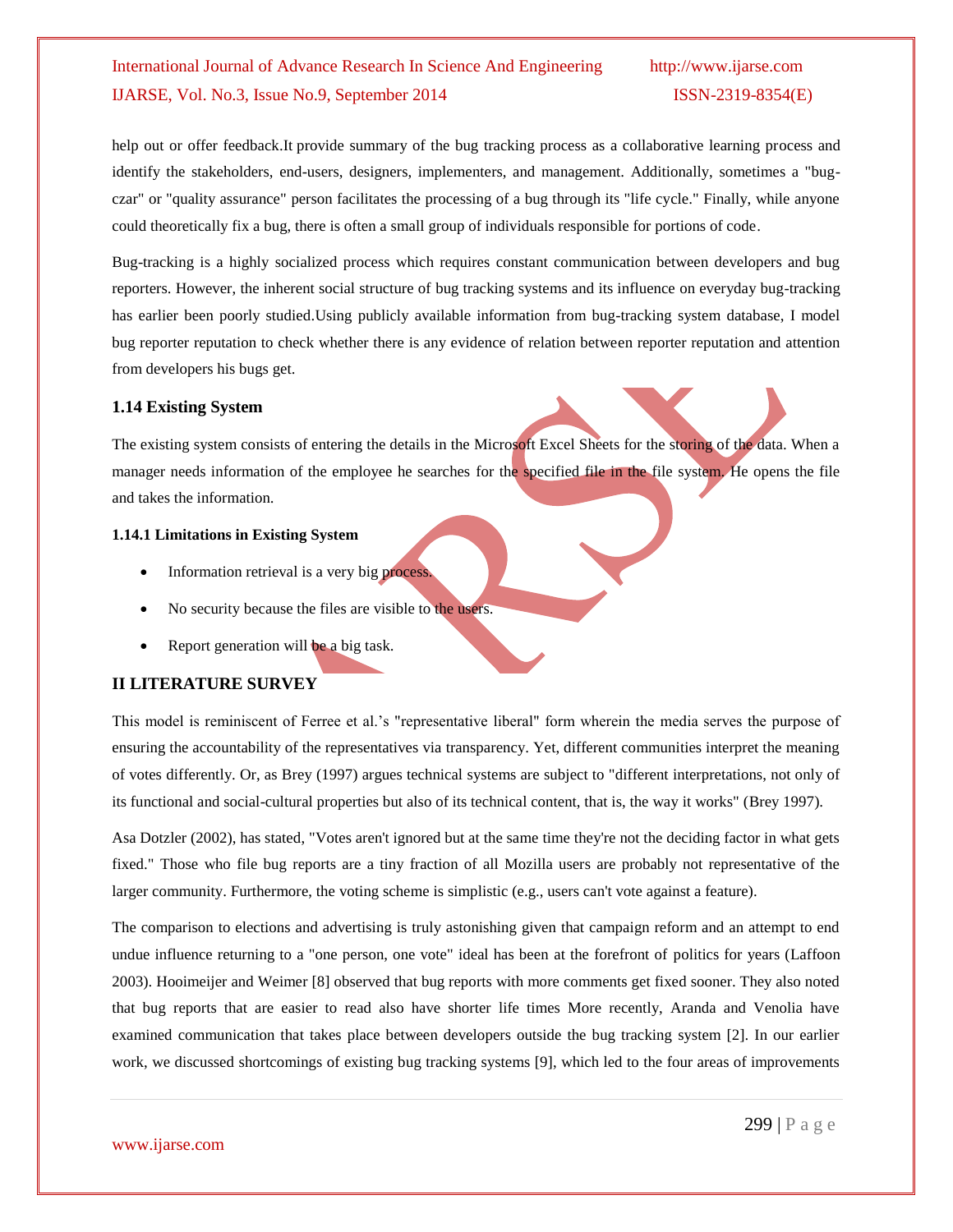presented in this paper. Asking the right questions, is a crucial part of debugging and several techniques such as algorithmic debugging [7] and the WhyLine tool [10] support developers in doing so.

Perry et al., for example, studied individual developers" perceived and actual time allocation for various activities throughout their day-to-day work. Their studies found that over half of each developer"s time was spent interacting with co-workers. Her work identified not only the technical axis of knowledge collaboration undertaken by software developers, but also its social axis.Their study found that developers at Microsoft "reported spending nearly half their time fixing bugs." Although much analysis has been done on software development in general, little if any of this attention has been directed toward the in-depth study of how issue or bug tracking systems fit into the role of facilitating communication and collaboration, especially within the context of small, collocated teams that are still the norm in many organizations.

The locations of the bugs are determined by, in which stage the bug appeared or discovered; and in which place in the system it appeared. Fry and Weimer [\(2010\)](http://www.ncbi.nlm.nih.gov/pmc/articles/PMC3766546/#ref9) defined fault localization as: "The task of determining if a program or code fragment contains a defect, and if so, locating exactly where that defect resides" [\(9\)](http://www.ncbi.nlm.nih.gov/pmc/articles/PMC3766546/#ref9). As we attempt to enhance the quality control in the software, we have to recognize different phases of the software development such as: Analysis, Design, Testing and Maintenance. At the research context, we will concentrate only on the phases: (Maintenance and Testing).

The "Bug Type" varies from one system to another because the different tools which were used to create such systems, have their own limitations and shortcomings. However, we have to put a dynamic framework for defining the bug type according to the various tools used to build the systems; with respect to the major general bug type.



**Fig 2.1: Work Flow Diagram**

According to the work and efforts made by Mays, Jones, Holloway and Studinski, at IBM 1990 for defects prevention. They analyzed the faults that appeared using casual analysis. In addition, detecting the way of prevents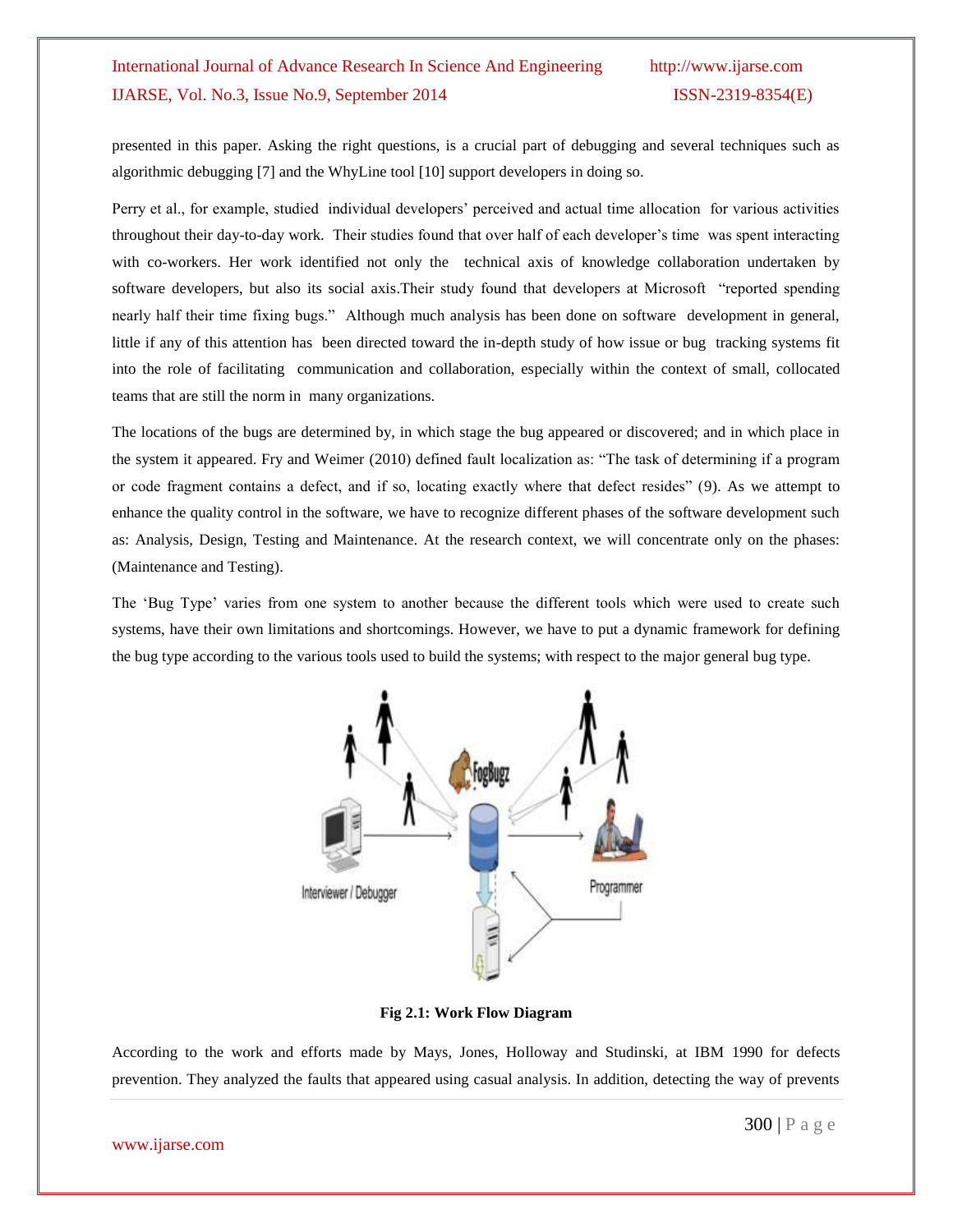defects from appearing again. They showed the role and importance of the action team whose responsibility was to detect, store and check the appeared faults in the database. Also the important role of triage team mentioned by Black [\(1999\)](http://www.ncbi.nlm.nih.gov/pmc/articles/PMC3766546/#ref3), who assured that the triage team can review, evaluate the defects and assigning them to the development team [\(3\)](http://www.ncbi.nlm.nih.gov/pmc/articles/PMC3766546/#ref3). Cordeiro et al. propose a system which integrates Eclipse IDE (Integrated Development Environment) and Stackoverflow. com (Q&A web resource) [6]. Cordeiro et al. experiments with a context-based recommendation approach and demonstrates that the proposed solution outperforms a simple keyword-based method [6].

B. Code Editors and Web Search Integration Brandt et al. believe that integration of code editors and search tools has significant value and describe a tool called as Blueprint which is implemented (integrating web search) as an extension to a development environment [4]. Their system Blueprint (accessing online example code from within the development environment) is integrated with Adobe Flex Builder, uses Adobe Community Help search API and indexes Flex-specific content. They present experimental results which demonstrates that a integration of development environment with web-search is helpful for the programmers [4].

Goldman present a system called as Codetrail that connects the Eclipse IDE and Firefox Web Browser motivated by the need to integrate web resources into the programming workflow and into the project itself [7]. Codetrail automates some of the manual interactions of developers with web resources and consists of features such as automatic detection and connection of documentation, creation of links, or bookmarks, from code in the development environment to relevant web sites [7].

Hartmann et al. describe a IDE extension called as HyperSource that tracks developers activities in the IDE (such as source code edits) and associates web-pages with the code-edits [8]. HyperSource associates browsing histories with source code edits and displays sets of Web pages that were read while code was edited [8]. Sawadsky et al. describe a tool called as Fishtail which is implemented as a Eclipse IDE plugin to support programmers in discovering code examples and documentation on the web relevant to their current software engineering task [10].

C. Code Search and Recommendation Using Stackoverflow Zagalsky et al. describe a code search and a recommendation tool called as Example Overflow which mines information present in Stack Overflow (Q&A website for programmers) [12]. Their work is motivated by the need to minimize context switch between development environment and code-search tools.

In context to existing work, the study presented in this paper makes the following novel contributions:

a. The work described in this paper is the first focused study on integration of issue tracking systems with community driven question and answering websites such as Stackoverflow. While there has been work in the area of code-editors & development environment integration (Section II-A) with Stack overflow as well as code-editor integration with web-search and external websites (Section II-B), the integration of Stack overflow with issue tracking systems is a unique research direction.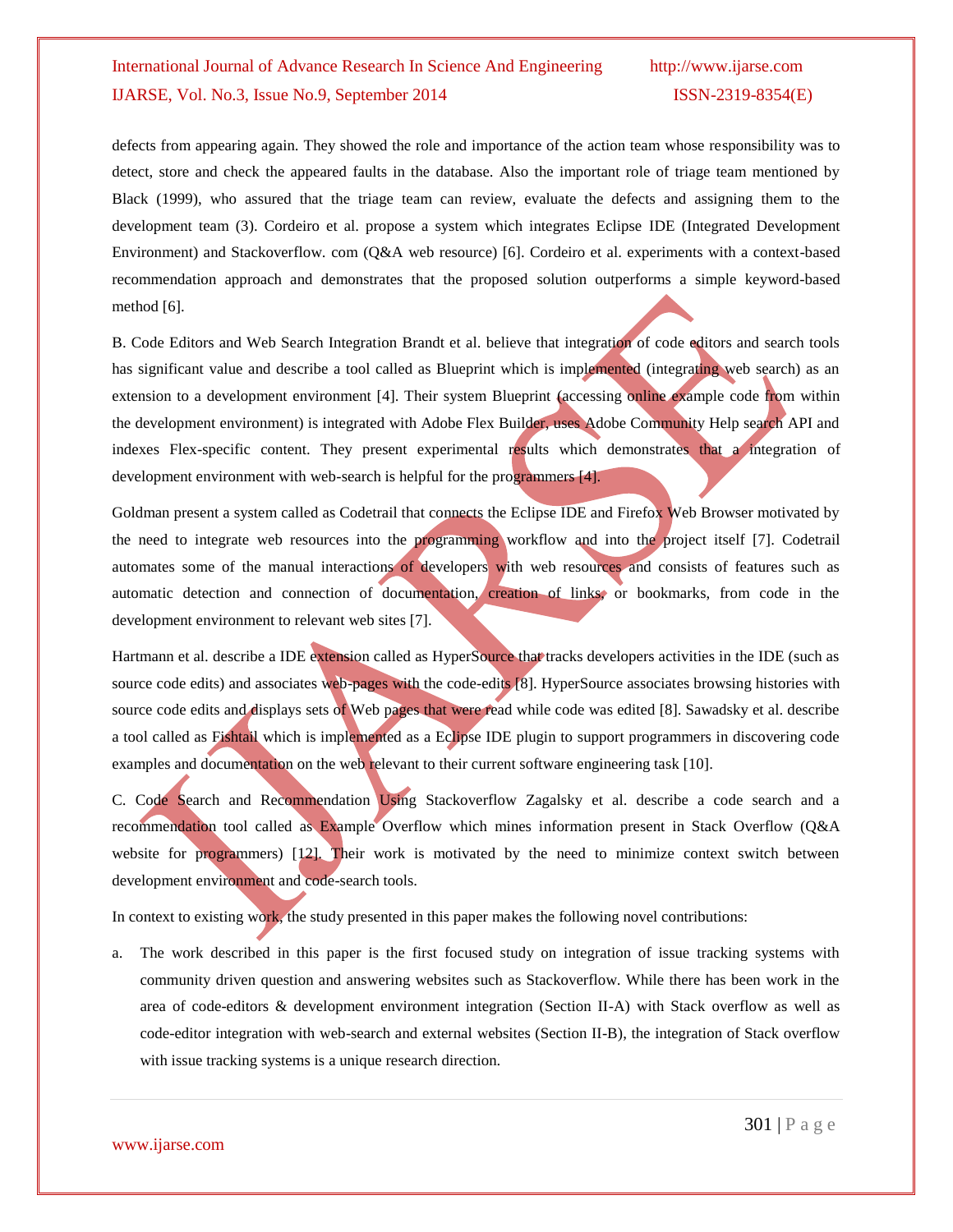- b. We present experimental results indicating presence of several links to Stack overflow question & answers facilitating the process of bug resolution. We present our perspective on the correlation between Stack overflow references and mean time to repair a bug.
- c. We present a solution based on analyzing textual features (textual similarity between bug report title and Stackoverflow questions) and contextual features (such as question tags representing the topic) to recommend a Stackoverflow question in response to a bug report. We believe that a recommendation engine that automatically suggests relevant Stackoverflow knowledge base to developers can save time during bug resolution..
- d. We believe that there is a dearth of academic studies surveying the needs, problems encountered,human-factors and suggestions on the problem area discussed in this paper.

Open source means the source code is being shared with everybody under the General Public License (GPL) policy. Anyone can contribute to the code voluntarily. There is no restriction towards the submission of code. The moderator will see and verify the reputation of the code submitter through his code submission pattern and its status can also be changed as moderator. While in closed source community, the source code is the property of the organization and the people who are outside the project may not be able to see/browse the code. Outsiders can submit only bugs through the feedback or e-mail to the sales/support person specified by the organization. In this article, we will consider the open source project development scenario except one or two closed source products. Some of bug tracking tools are from open source communities and some of them from closed source communities or commercial organizations. There are organizations which can also provide support for the open source solutions.

## **2.1 The Naive Bayes Probabilistic Model**

Abstractly, the probability model for a classifier is a conditional model  $P(C|f \dots f)$  1, n over a dependent class variable with a small number of outcomes or classes, conditional on several feature variables f1 through Fn. The application of the naive Bayes classifier to Spam filtering was initially proposed bySahami, Dumais, Heckerman, and Horvitz (1998), who considered the problem in a decision theoretic framework given the confidence in the classification of a message. A particularly appealing characteristic of a Bayesian framework is its suitability for integrating evidence from different sources. In this sense, Sahami et al. investigated the use not only of the message words, but also application-specific knowledge, in the form of rules regarding the appearance of certain phrases (e.g., ""Free money"), referred to as phrasal features, and non-textual features, obtained through the analysis of the message's header (e.g., the time when the message was sent). Experiments with two private corpora, using binary features selected according to the information gain, indicated the advantage of including the non-textual features, along with the feasibility of the naive Bayes filter, due to its low false positive rates.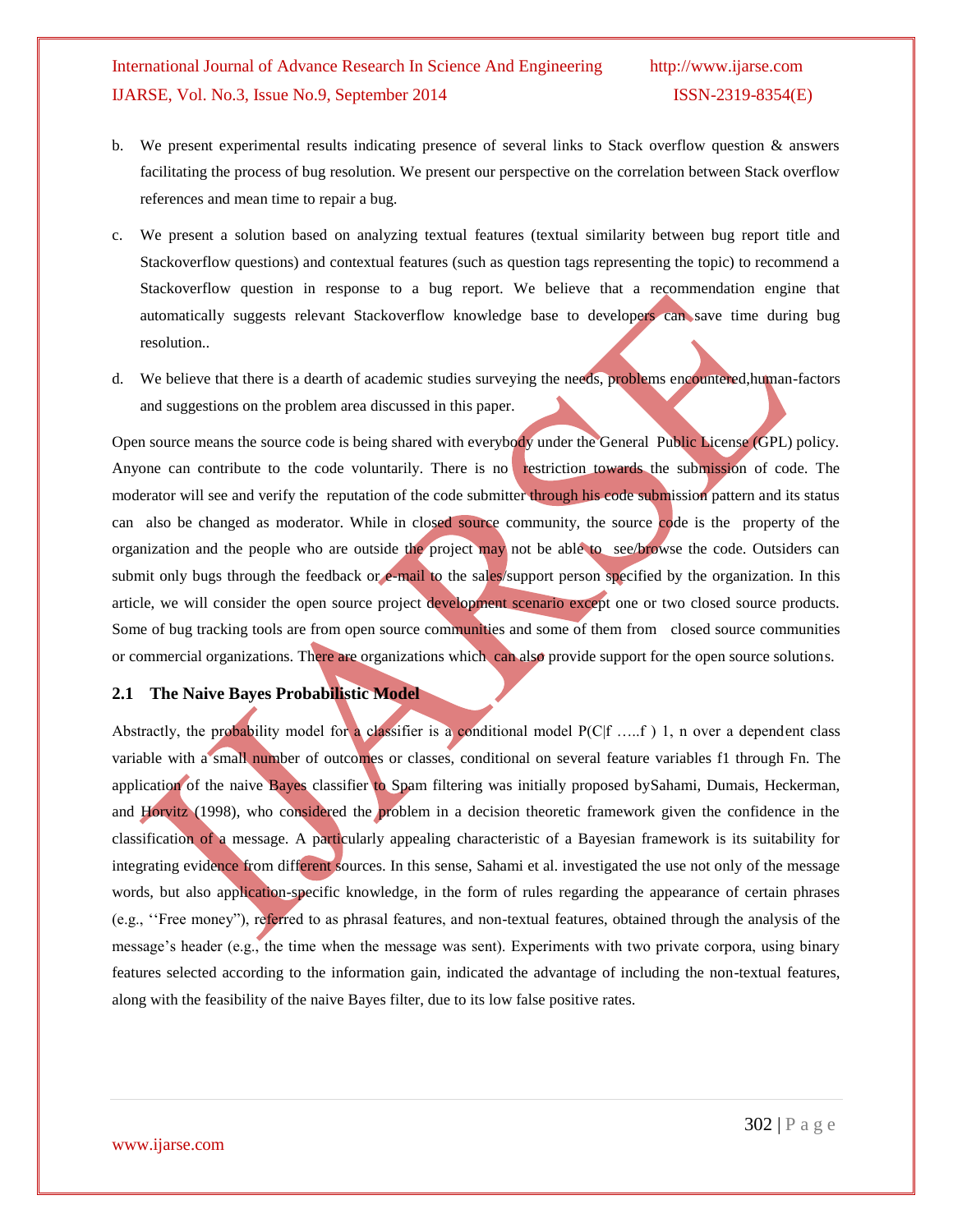## **2.2 Preprocessing Bug Data**

The removed parts of the original web log data that are not relevant in our mining process. After that we get the web log data as 192.168.0.161 7/3/2008/12:00:05 http:// www.google.com/

- 1. 192.168.0.161 is the IP address (client) that can be used to mind personal usage and the result can be applied in Personalized Systems, Recommender Systems and Pre-fetched System.
- 2. Web Site Developers and Web Site Analyzer to know the most usage and the least usage date time. http://www.google.com/ is the domain name. Our analyzer is to know which IP frequently uses which sites for which purposes.
- 3. Web Usage based Mining Mining Specific Site to support for Web Site Maintainers, Web Site Developers and Web Site Analysts (Statisticians).
- 4. Mining Specific Client to know the clients' frequent usage behavior, site and purposes. This mining result can be especially applied in Personalized Systems.  $\Box$  Mining Specific

## **2.3 Determination**

Our system can analyze the most usage site for a particular purpose. From the Web Site Maintainers' and Web Site Developers' point of view, they can prepare to attract more and more clients for their sites.

Fischer et al. mapped program features to the source code where they were implemented, and then tracked the code changes against problem reports involving those features. They then visualize the established relationships to search for feature overlap and dependencies. Such visualization of the evolution of features across time can then be used to find locations in the code where there may be erosion in the software architecture of the system, indicating future problem spots for software maintenance.

Bowman and Holt have analyzed which developers worked on each file in a software system to determine its ownership architecture*.* The ownership architecture complements other types of architectural documentation. It identifies experts for system components, and can be used to infer the project's internal organization into sub-teams. The ownership architecture can also show non-functional dependencies.

## **III CONCLUSION AND FUTURE SCOPE**

Current bug tracking systems do not effectively elicit all of the information needed by developers. Without this information developers cannot resolve bugs in a timely fashion and so we believe that improvement to the way bug tracking systems collect information are needed.

While implementing a range of improvements from discussed areas may be ideal, bug tracking systems may instead prefer to specialize, thus providing a rich set of choices. Identify information needs in a large sample of bug reports through manual inspection. This will help to compile a catalog of questions that can be used for the expert system.